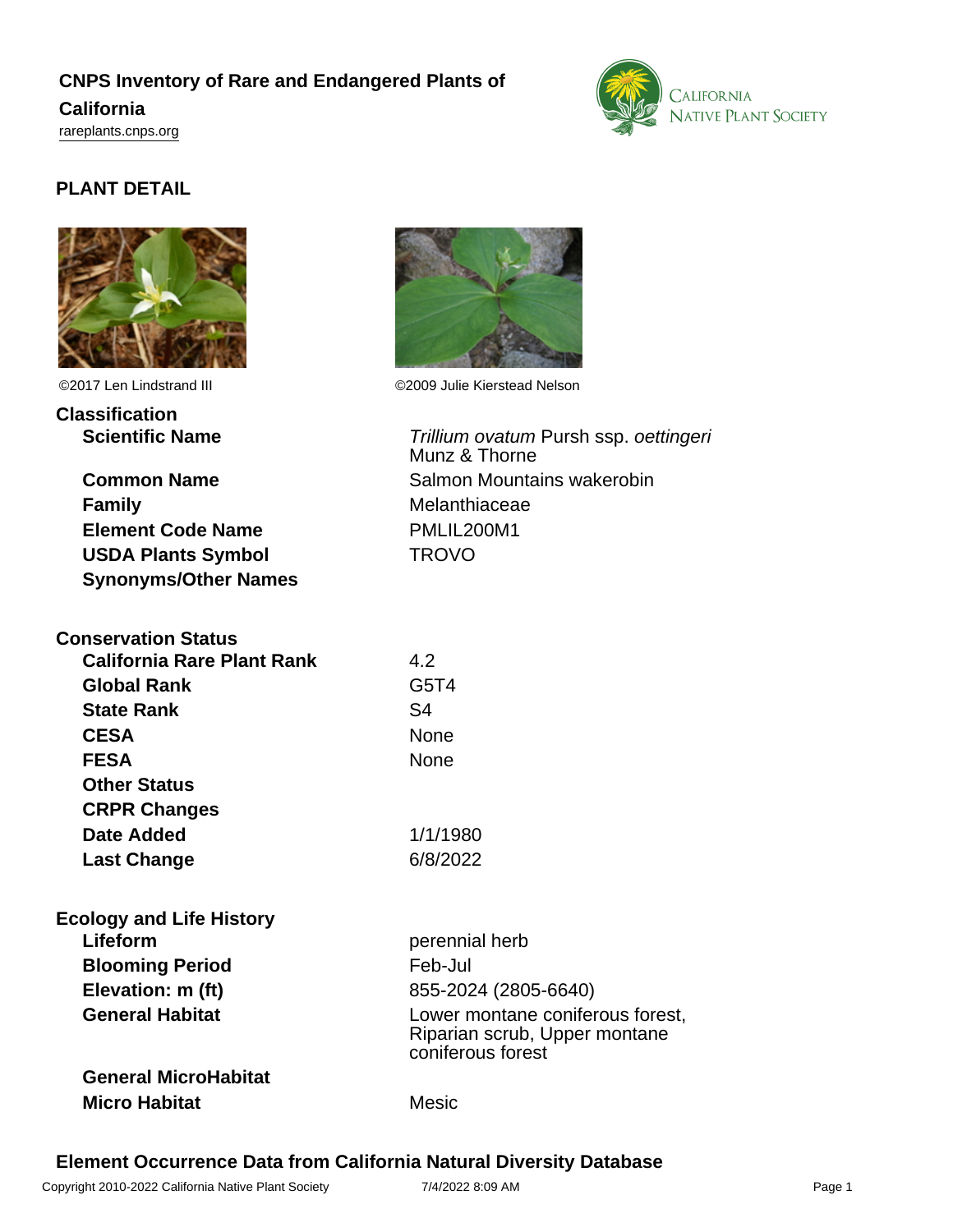| <b>Total Element Occurrences</b><br><b>Element Occurrence Ranks</b> |   |
|---------------------------------------------------------------------|---|
| Excellent (A)                                                       |   |
| Good (B)                                                            |   |
| Fair (C)                                                            | ∩ |
| Poor (D)                                                            | ∩ |
| None (X)                                                            |   |
| Unknown (U)                                                         |   |
| <b>Occurrence Status</b>                                            |   |
| Historical, $> 20$ years                                            |   |
| Recent, $<$ 20 years                                                |   |
| Presence                                                            |   |
| <b>Presumed Extant</b>                                              |   |
| <b>Possibly Extirpated</b>                                          |   |
| <b>Presumed Extirpated</b>                                          |   |

# **Location**

**CA Endemic** Yes **Counties**

Humboldt (HUM), Siskiyou (SIS), Tehama (TEH), Trinity (TRI)

# **States**

California (CA)

### **Quads**

Dead Horse Summit (4112127), Eaton Peak (4112238), Lassen Peak (4012145), Mineral (4012135), Pondosa (4112126), Tish Tang Point (4112315), Ycatapom Peak (4112217)

#### **Notes**

Definitions of codes preceding a county and/or quad:

\* Presumed extirpated

(\*) Possibly extirpated

Species may be present in other areas where conditions are favorable. These data should NOT be substituted for pre-project review or for on-site surveys.

# **General Notes**

Possibly threatened by logging and grazing on private land in eastern part of range. Klamath NF has adopted species management guidelines. See Aliso 8:15-17 (1973) for original description.

# **Distribution**

# **Threats**

# **Taxonomy**